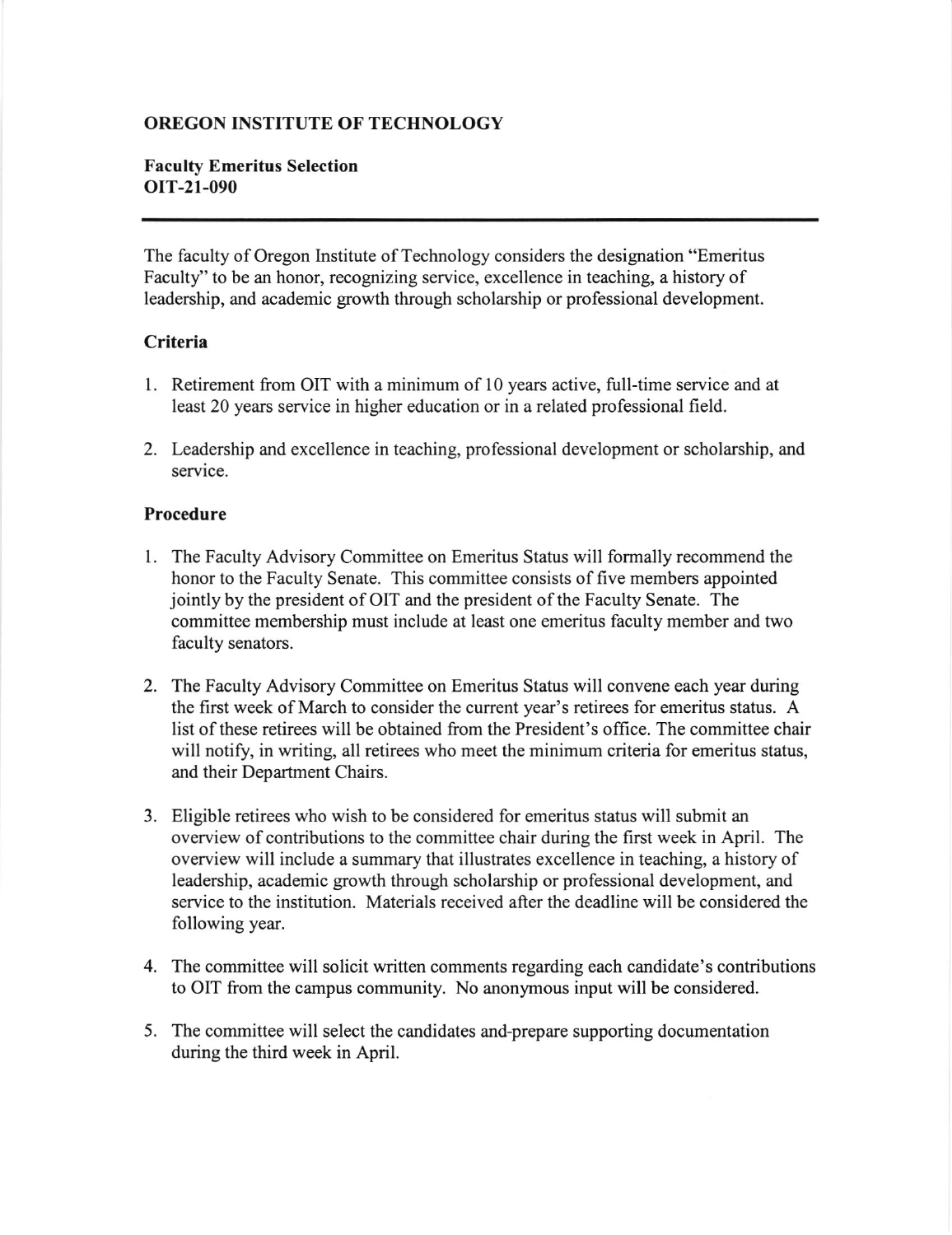- 6. Faculty Senate will vote by secret ballot on recommended candidates at the May meeting and recommend emeritus status for those receiving a majority vote to the President.
- 7. Final approval of the candidates recommended by the Faculty Senate is at the discretion of the President.
- 8. Each emeritus faculty will receive a plaque engraved with name, title and years of active service to OIT.

## Privileges

Emeritus faculty may request the following privileges:

- Office space if available
- a A listing in the college catalog
- a A mailing address at the college
- a Secretarial assistance in connection with institutional service
- Copies of college publications
- Faculty library privileges ٠
- a Participation in commencement exercises and other college functions
- a Participation in faculty committees in an ex-officio capacity
- a Voting privileges at faculty/administrator meetings
- Membership in faculty social organizations  $\bullet$
- A lifetime faculty membership card for sports event (excluding non-OIT sponsored events and NAIA toumaments)
- Free locker, gymnasium and swimming pool privileges
- Faculty computer services